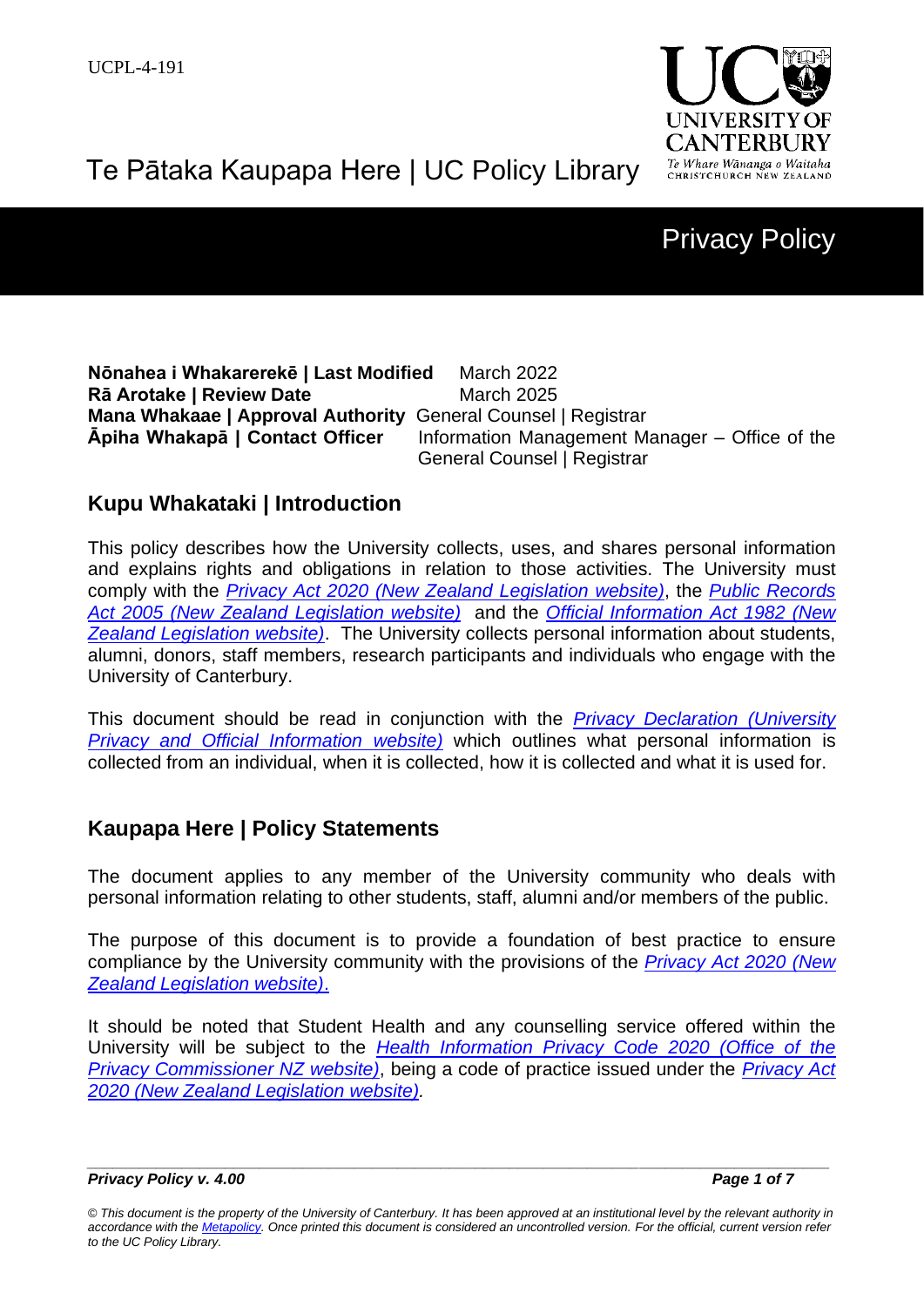#### UCPL-4-191

#### **1. Information collection**

The University community must only collect personal information that is necessary and required for a lawful purpose connected with a function or an activity of the University. Reasonable steps must be taken to ensure the individual is aware of:

- what information is being collected,
- for what purpose it is being collected,
- who will receive and hold the information, and
- how that information can be accessed and corrected by the individual.

Additional steps are set out in *[S \(22\)](https://legislation.govt.nz/act/public/2020/0031/latest/LMS23342.html)* at *[Information privacy principle 3,](https://legislation.govt.nz/act/public/2020/0031/latest/LMS23342.html) clause (1) [Privacy Act 2020 \(New Zealand Legislation website\)](https://legislation.govt.nz/act/public/2020/0031/latest/LMS23342.html)*.

For detailed information on what is currently collected and its use, storage and access, please refer to *[Privacy Declaration \(University Privacy and Official](https://www.canterbury.ac.nz/privacy/privacy-obligations/)  [Information website\).](https://www.canterbury.ac.nz/privacy/privacy-obligations/)*

#### **2. Consent**

Consent from individuals relating to the sourcing, use, and disclosure of their personal information is required in certain circumstances. The University will seek consent when required.

For example, if personal information is used only for the purposes stated at collection, then no further consent is required. However, if a change in use of that information occurs that has not been previously disclosed and agreed to, new consent is required*.* 

Consent given by individuals should be obtained and noted.

### **3. Access to information**

An individual is entitled to request a copy of the information the University holds on them and has the right to have that information corrected if it is inaccurate, incomplete, or out of date.

Requests should be made in writing and will be provided under the provisions of the *[Privacy Act 2020 \(New Zealand Legislation website\)](https://legislation.govt.nz/act/public/2020/0031/latest/LMS23223.html?src=qs)* unless there is an applicable exception within that Act.

If there has been a request by an individual for personal information about another individual then this request will be treated under the *[Official Information](http://www.legislation.govt.nz/act/public/1982/0156/latest/DLM64785.html?src=qs)  [Act 1982 \(New Zealand Legislation website\)](http://www.legislation.govt.nz/act/public/1982/0156/latest/DLM64785.html?src=qs)*.

*Privacy Policy v. 4.00 Page 2 of 7*

*\_\_\_\_\_\_\_\_\_\_\_\_\_\_\_\_\_\_\_\_\_\_\_\_\_\_\_\_\_\_\_\_\_\_\_\_\_\_\_\_\_\_\_\_\_\_\_\_\_\_\_\_\_\_\_\_\_\_\_\_\_\_\_\_\_\_\_\_\_\_\_\_\_\_\_\_\_\_\_\_\_\_\_\_\_\_*

*<sup>©</sup> This document is the property of the University of Canterbury. It has been approved at an institutional level by the relevant authority in accordance with the [Metapolicy.](https://www.canterbury.ac.nz/about/governance/ucpolicy/staff/metapolicy/) Once printed this document is considered an uncontrolled version. For the official, current version refer to the UC Policy Library.*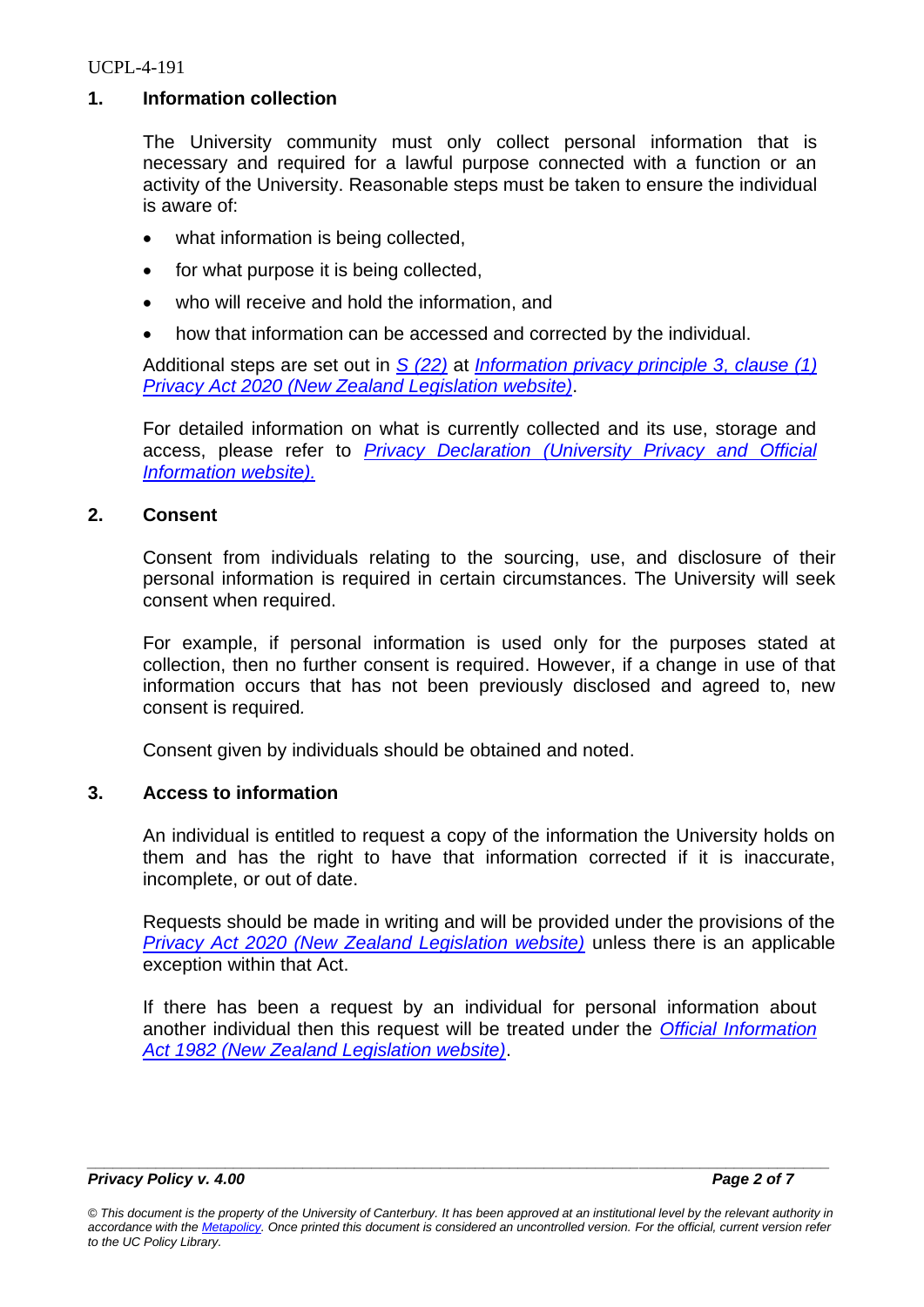## **4. Use and Disclosure**

Personal information must not be disclosed unless the University reasonably believes that the disclosure is authorised by the individual and is in connection with the purpose for which it was obtained. Before using or disclosing personal information in new ways, the University community must ensure that this is necessary for a lawful purpose or is otherwise permitted or required by law. The University community should check with the individual or seek clarity from the *[Information and Records Management Team](https://www.canterbury.ac.nz/irm/)* (*University Information and Records [Management website\).](https://www.canterbury.ac.nz/irm/)*

No personal information relating to disabilities/medical conditions is shared without the informed consent of the individual unless it is necessary to prevent or lessen a serious and imminent threat to individual or public safety. In these circumstances only, this information may be provided to the relevant authority. This may include authorities such as UC Security and Student Care staff, the Police or other emergency responders.

### **5. Security and Retention of Information**

The University community has a responsibility to protect the personal information they handle against loss, misuse, or unauthorised access, modification, or disclosure. The University reviews measures put in place by other organisations who receive personal information from it that prevent authorised use or unauthorised disclosure of information.

The University should not keep information for longer than is required for the purposes for which the information was collected. Disposal is determined by the Chief Archivist under the *Public Records Act 2005 [\(New Zealand Legislation](http://www.legislation.govt.nz/act/public/2005/0040/latest/whole.html)  [website\)](http://www.legislation.govt.nz/act/public/2005/0040/latest/whole.html)*, as referenced in the *[New Zealand Universities Disposal Schedule](https://collections.archives.govt.nz/web/arena/search#/item/aims-archive/DA702/da702)  [\(Archives NZ website\).](https://collections.archives.govt.nz/web/arena/search#/item/aims-archive/DA702/da702)*

The University recognises that sensitive personal information may be collected and may require additional controls around storage and use.

The University community must ensure that any privacy breach they become aware of is reported promptly to the *[Information and Records Management Team](https://www.canterbury.ac.nz/irm/)* (*[University Information and Records Management website\).](https://www.canterbury.ac.nz/irm/)*

### **6. Privacy Impact Assessments (PIA)**

Wherever possible, the University endeavours to take a "privacy by design" approach to the development of new or changed processes or systems which include personal information.

Privacy by Design is a design methodology that includes privacy as an essential priority of any product, service, system of process. This allows privacy to be embedded throughout the product or service lifecycle from design to disposal.

*\_\_\_\_\_\_\_\_\_\_\_\_\_\_\_\_\_\_\_\_\_\_\_\_\_\_\_\_\_\_\_\_\_\_\_\_\_\_\_\_\_\_\_\_\_\_\_\_\_\_\_\_\_\_\_\_\_\_\_\_\_\_\_\_\_\_\_\_\_\_\_\_\_\_\_\_\_\_\_\_\_\_\_\_\_\_*

*<sup>©</sup> This document is the property of the University of Canterbury. It has been approved at an institutional level by the relevant authority in accordance with the [Metapolicy.](https://www.canterbury.ac.nz/about/governance/ucpolicy/staff/metapolicy/) Once printed this document is considered an uncontrolled version. For the official, current version refer to the UC Policy Library.*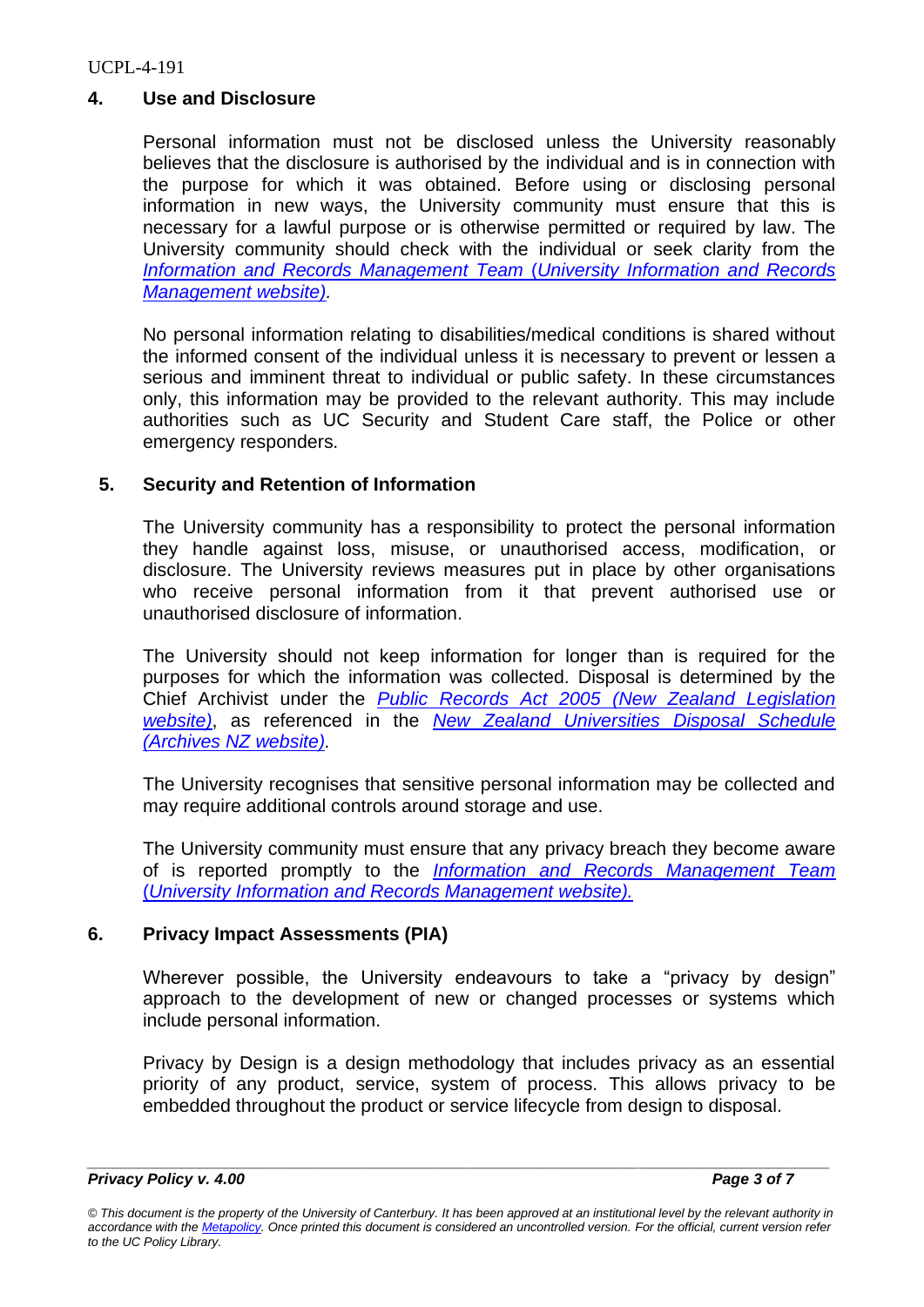Completing Privacy Impact Assessments (PIAs) as processes or systems are developed allows for the embedding of privacy in the design/establishment process.

### **7. UC Student Agreement**

Students sign a Student Agreement during enrolment which allows for the collection and use of specific information according to the conditions of the *[Privacy](https://www.canterbury.ac.nz/privacy/privacy-obligations/)  [Declaration \(University Privacy and Official Information website\)](https://www.canterbury.ac.nz/privacy/privacy-obligations/)*.

#### **8. Staff Access to Confidential Information**

The *[Staff Code of Conduct \(PDF,418KB\)](https://www.canterbury.ac.nz/about/governance/ucpolicy/general/staff-code-of-conduct/)* requires Staff to take care to maintain the integrity, confidentiality and privacy of information to which they have access, including personal information about any other person, where disclosure would or may be in breach of the *Privacy Act [2020 \(New Zealand Legislation website\).](https://legislation.govt.nz/act/public/2020/0031/latest/LMS23223.html?src=qs)*

#### **9. Privacy Complaints or Breaches**

If an individual wishes to lodge a complaint about a potential breach of privacy or has any privacy queries the *[Information and Records Management Team](https://www.canterbury.ac.nz/irm/)* (*[University Information and Records Management website\)](https://www.canterbury.ac.nz/irm/)* can be contacted, who will address this in conjunction with the University Privacy Officer.

The University Privacy Officer is a role mandated by the *Privacy Act [2020 \(New](https://legislation.govt.nz/act/public/2020/0031/latest/LMS23223.html?src=qs)  [Zealand Legislation website\)](https://legislation.govt.nz/act/public/2020/0031/latest/LMS23223.html?src=qs)*. At the University, the General Counsel | Registrar is the University's Privacy Officer.

An individual also have the right to make a complaint to the Office of the Privacy Commissioner where they think the University has breached, or may have breached, an individual's privacy. The *[Office of the Privacy Commissioner \(Office](https://www.privacy.org.nz/about-us/contact/)  [of the Privacy Commissioner website\)](https://www.privacy.org.nz/about-us/contact/)* can be contacted in this case.

## **Dealing with Personal Information**

### **The University Community**

All University community members must:

- Understand and comply with the Privacy Policy and Declaration and supporting frameworks.
- Inform their Manager and the Privacy Officer/Information and Records Management Team of any potential breaches they are aware of or have identified.
- Actively participate in privacy training provided by the University where they have or may have access to personal information in the course of their duties.

*<sup>©</sup> This document is the property of the University of Canterbury. It has been approved at an institutional level by the relevant authority in accordance with the [Metapolicy.](https://www.canterbury.ac.nz/about/governance/ucpolicy/staff/metapolicy/) Once printed this document is considered an uncontrolled version. For the official, current version refer to the UC Policy Library.*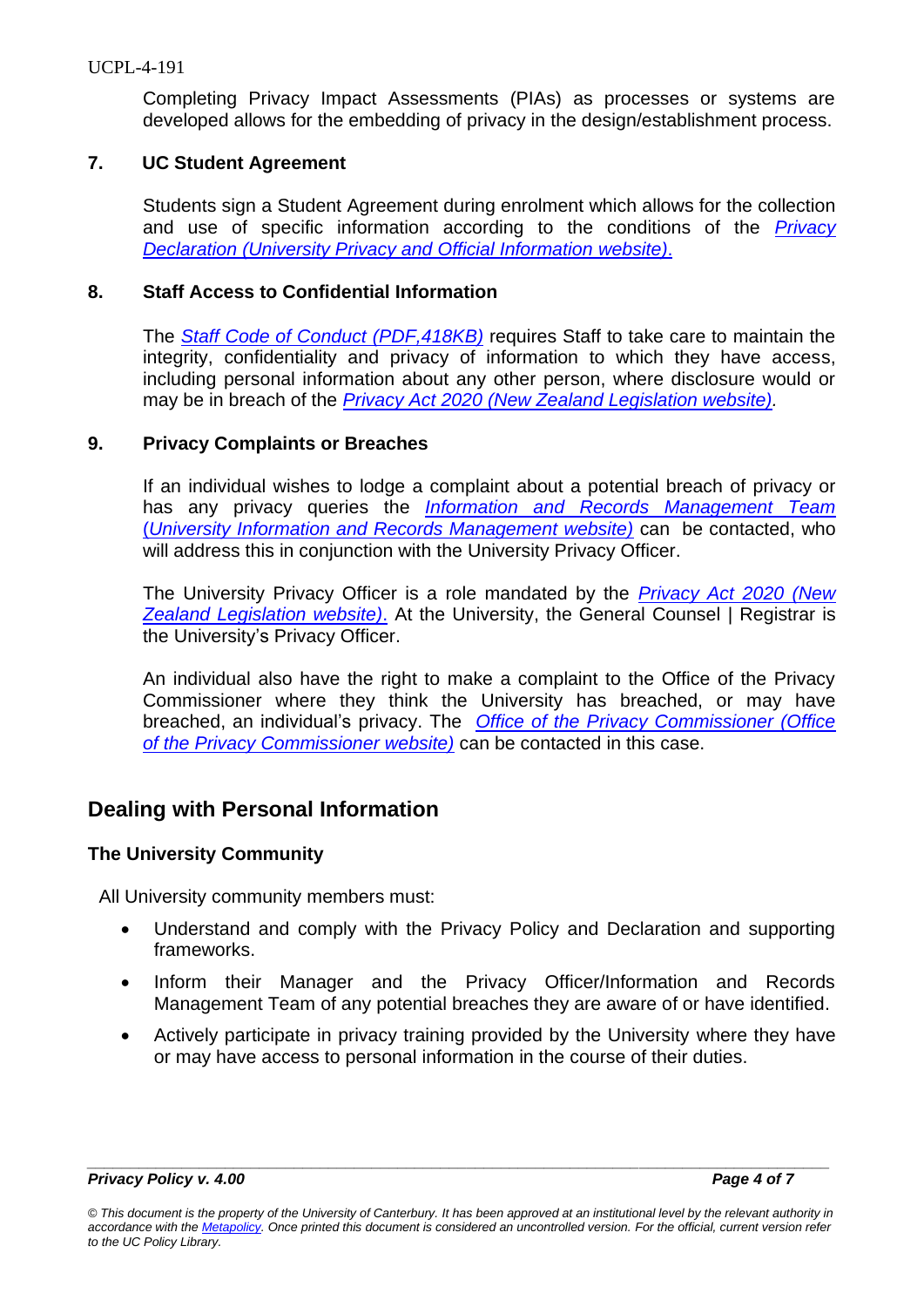UCPL-4-191

#### **Managers**

All Managers must:

- Encourage good privacy practices across their area.
- Advise the Privacy Officer/Information and Records Management Team of any potential privacy breaches.
- Ensure staff members who have or may have access to personal information in the course of their duties complete privacy training and have reasonable understanding to carry out their duties.

## **Tautuhinga | Definitions**

**Personal information** – any information which is related to an identified or identifiable person e.g., name, date of birth, contact details, student/staff ID.

**Privacy breach** - means an event (whether intentional or unintentional) in which personal information is lost or is accessed, altered, disclosed, or destroyed without authorisation, or is at increased risk due to poor security safeguards, including but not limited to

- accidental disclosure of personal information to the wrong recipient,
- employee browsing of personal information without a legitimate business reason,
- an external attack on a university system, and
- a lost or stolen University device or document.

**Sensitive personal information** – information consisting of racial or ethnic origin, political opinions, religious or philosophical beliefs, or trade union membership, genetic information, biometric information, health information or information concerning an individual's sex life or sexual orientation.

**University community** – for the purposes of this policy, includes members of Council, committee members, staff members, alumni, donors, and contractors working for and on behalf of the University, organisation/s and students who collect or process personal information during their studies or research, or who are otherwise permitted access to personal information held by the University.

## **He kōrero anō | Related Documents and Information**

## **Whakaturetanga | Legislation**

- [Health Information Privacy Code 2020 \(Office of the Privacy Commissioner NZ](https://privacy.org.nz/privacy-act-2020/codes-of-practice/hipc2020/)  [website\)](https://privacy.org.nz/privacy-act-2020/codes-of-practice/hipc2020/)
- [Official Information Act 1982 \(New Zealand Legislation website\)](http://www.legislation.govt.nz/act/public/1982/0156/latest/DLM64785.html?src=qs)
- **[Privacy Act 2020 \(New Zealand Legislation website\)](https://legislation.govt.nz/act/public/2020/0031/latest/LMS23223.html?src=qs)**

*© This document is the property of the University of Canterbury. It has been approved at an institutional level by the relevant authority in accordance with the [Metapolicy.](https://www.canterbury.ac.nz/about/governance/ucpolicy/staff/metapolicy/) Once printed this document is considered an uncontrolled version. For the official, current version refer to the UC Policy Library.*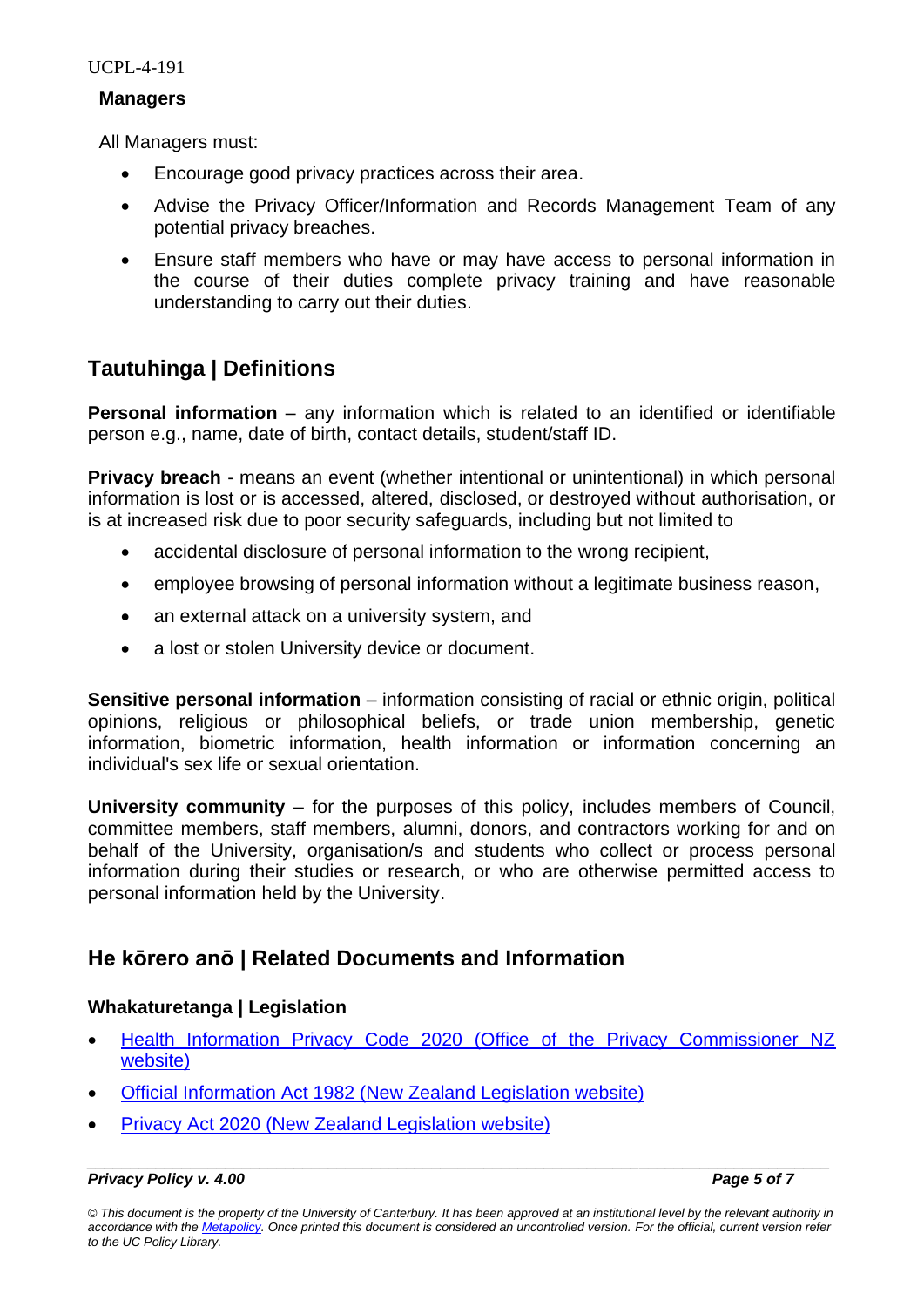## UCPL-4-191

• [Public Records Act 2005 \(New Zealand Legislation website\)](http://www.legislation.govt.nz/act/public/2005/0040/latest/whole.html) 

## **Te Pātaka Kaupapa Here| UC Policy Library**

**[Staff Code of Conduct \(PDF, 418KB\)](https://www.canterbury.ac.nz/about/governance/ucpolicy/general/staff-code-of-conduct/)** 

## **Te Pae Tukutuku me te Ipurangiroto o UC | UC Website and Intranet**

- [Privacy Declaration \(University Privacy and Official Information website\)](https://www.canterbury.ac.nz/privacy/)
- [UC Student Agreement \(University Enrol website\)](https://www.canterbury.ac.nz/enrol/student-agreement/)

## **Mōwaho | External**

- Office of the Privacy Commissioner [\(Office of the Privacy Commissioner website\)](https://www.privacy.org.nz/)
- [New Zealand Universities Disposal Schedule \(Archives NZ Website\)](https://collections.archives.govt.nz/web/arena/search#/item/aims-archive/DA702/da702)

## **Contact details**

For further information on this document or any privacy-related matters, contact:

The *[Information and Records Management Team](https://www.canterbury.ac.nz/irm/) (University Information and Records [Management website\)](https://www.canterbury.ac.nz/irm/)*, or

By post: University of Canterbury Private Bag 4800 **Christchurch** New Zealand Ph: +64 3 366 7001, or

Email to: [Privacy@canterbury.ac.nz](https://ucliveac-my.sharepoint.com/personal/juliet_moore_canterbury_ac_nz/Documents/Privacy@canterbury.ac.nz)

| <b>Document History and Version Control Table</b>                                    |                                           |                        |                    |  |
|--------------------------------------------------------------------------------------|-------------------------------------------|------------------------|--------------------|--|
| <b>Version</b>                                                                       | <b>Action</b>                             | <b>Approval</b>        | <b>Action Date</b> |  |
|                                                                                      |                                           | <b>Authority</b>       |                    |  |
| For document history and versioning prior to 2013 contact ucpolicy @canterbury.ac.nz |                                           |                        |                    |  |
| 1.00                                                                                 | Major review of document and<br>$\bullet$ | <b>Vice-Chancellor</b> | Oct 2013           |  |
|                                                                                      | conversion into new template.             |                        |                    |  |
|                                                                                      | • Combined University Legal               |                        |                    |  |
|                                                                                      | Disclaimer on Email Policy into this      |                        |                    |  |
|                                                                                      | document.                                 |                        |                    |  |
|                                                                                      | <b>Updated Hyperlinks.</b><br>$\bullet$   |                        |                    |  |
| 1.01                                                                                 | Review date pushed out to reflect         | <b>Policy Unit</b>     | <b>July 2015</b>   |  |
|                                                                                      | wider changes.                            |                        |                    |  |
| 1.02                                                                                 | Minor formatting changes.                 | <b>Policy Unit</b>     | Aug 2015           |  |
| 2.00                                                                                 | Scheduled review by Contact Officer -     | <b>Policy Unit</b>     | Nov 2015           |  |
|                                                                                      | minor changes including Contact           |                        |                    |  |

#### *\_\_\_\_\_\_\_\_\_\_\_\_\_\_\_\_\_\_\_\_\_\_\_\_\_\_\_\_\_\_\_\_\_\_\_\_\_\_\_\_\_\_\_\_\_\_\_\_\_\_\_\_\_\_\_\_\_\_\_\_\_\_\_\_\_\_\_\_\_\_\_\_\_\_\_\_\_\_\_\_\_\_\_\_\_\_ Privacy Policy v. 4.00 Page 6 of 7*

*© This document is the property of the University of Canterbury. It has been approved at an institutional level by the relevant authority in accordance with the [Metapolicy.](https://www.canterbury.ac.nz/about/governance/ucpolicy/staff/metapolicy/) Once printed this document is considered an uncontrolled version. For the official, current version refer to the UC Policy Library.*